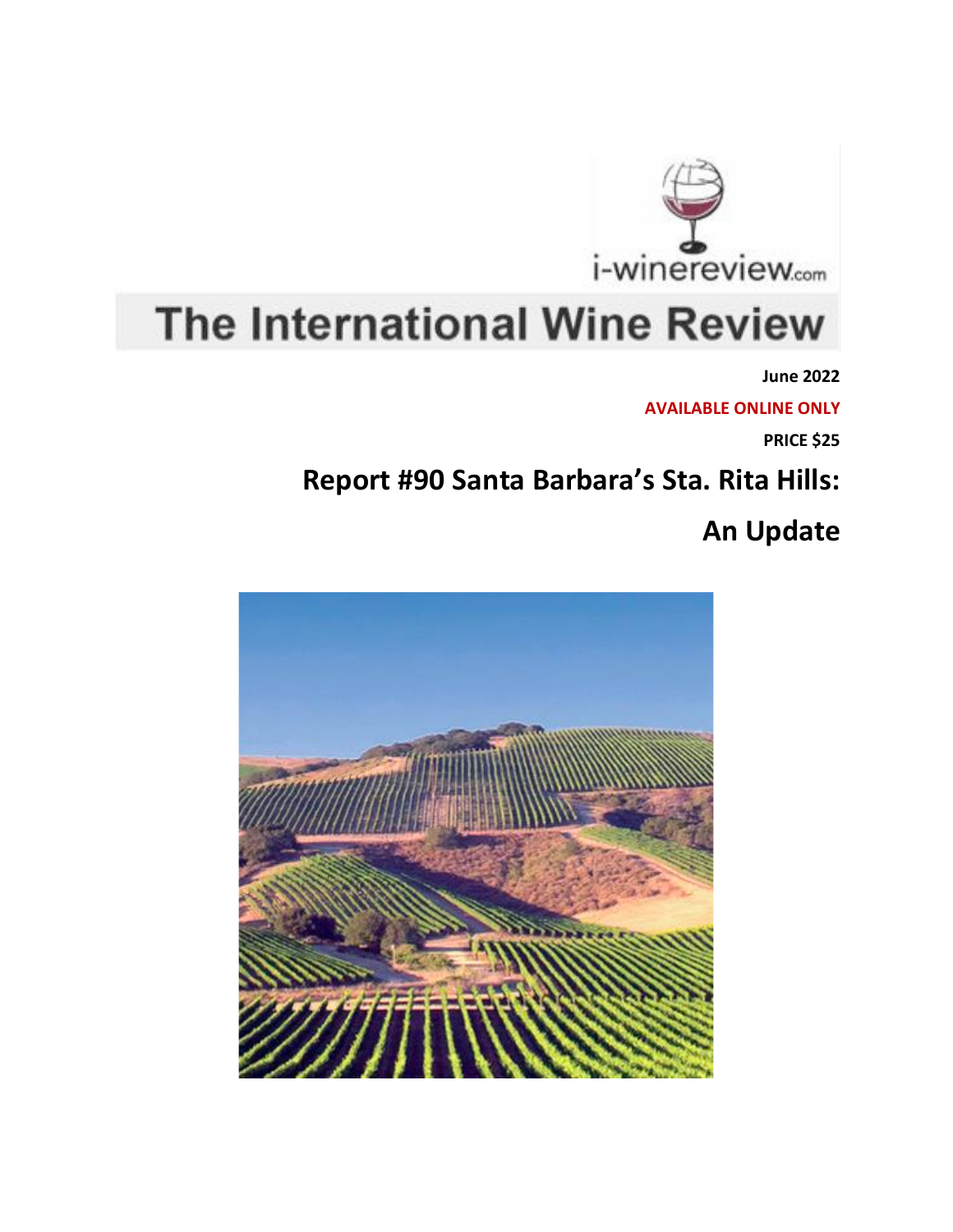*In this issue..*

Introduction Alma Rosa: Small is Beautiful in the Sta. Rita Hills Barden Wines: Sourcing Sta. Rita Hills' Finest Vineyards Dragonette: Seeking Perfection in the Sta. Rita Hills Frequency Wines: Creating and Bottling Positive Energy Gambal Work: Emulating Burgundy Liquid Farm: In Search of Burgundy in the Sta. Rita Hills Melville: Setting High Standards for the Sta. Rita Hills Peake Ranch: New Releases from the Sta. Rita Hills SAMsARA Winery: Current Releases Sanford Winery: The Sta. Rita Hills Pioneer The Hilt: Cool Climate Wines from the Radian and Bentrock Vineyards Tyler Winery: Growing Fast in the Sta. Rita Hills Annex 1: Vineyards of the Sta. Rita Hills Annex 2: Map of Sta. Rita Hills

## **Introduction**

In our last report on the Sta. Rita Hills AVA *Sta. Rita [Hills:](https://i-winereview.com/pdfholder.php?report=R82) A New Look* we provided readers an in-depth look at the region and its wines. We examined the recent history of the region, its unique wine growing characteristics, the improvements in viticulture and winemaking and recent projects and investments in the wine industry. We also included up-to-date profiles of the region's vineyards and tasting notes of their current vintages. We refer readers to that report for a comprehensive in-depth analysis of the Sta. Rita Hills region.

This briefer, special report complements our previous analysis by offering readers an update on new developments in the region based on our visit to the Sta. Rita Hills earlier this year. It consists of a series of updates focusing on many, but not all, of the top wineries we visited a couple of years ago. There are also profiles on some new wineries, especially those of younger and very talented winemakers who are crafting some of the finest wines in Santa Barbara County.

The Sta. Rita Hills is the jewel in the crown of the Santa Barbara County wine industry. While Santa Barbara County has several attractive AVAs producing outstanding wines, we continue to be impressed with the extraordinary high quality of the wines being produced in the Sta Rita Hills owing to the regions unique terroir, top quality winemaking and outstanding vineyard management.

In recent years several Sta Rita Hills wineries have made noteworthy improvements in their winemaking. The most significant has been at Sanford Winery and Vineyards where Trey Fletcher took over winemaking responsibilities in 2019, bringing a wealth of experience to his new assignment. His most recent position was at Bien Nacido in Santa Maria where he served as General Manager for 11 years and acquired in-depth knowledge